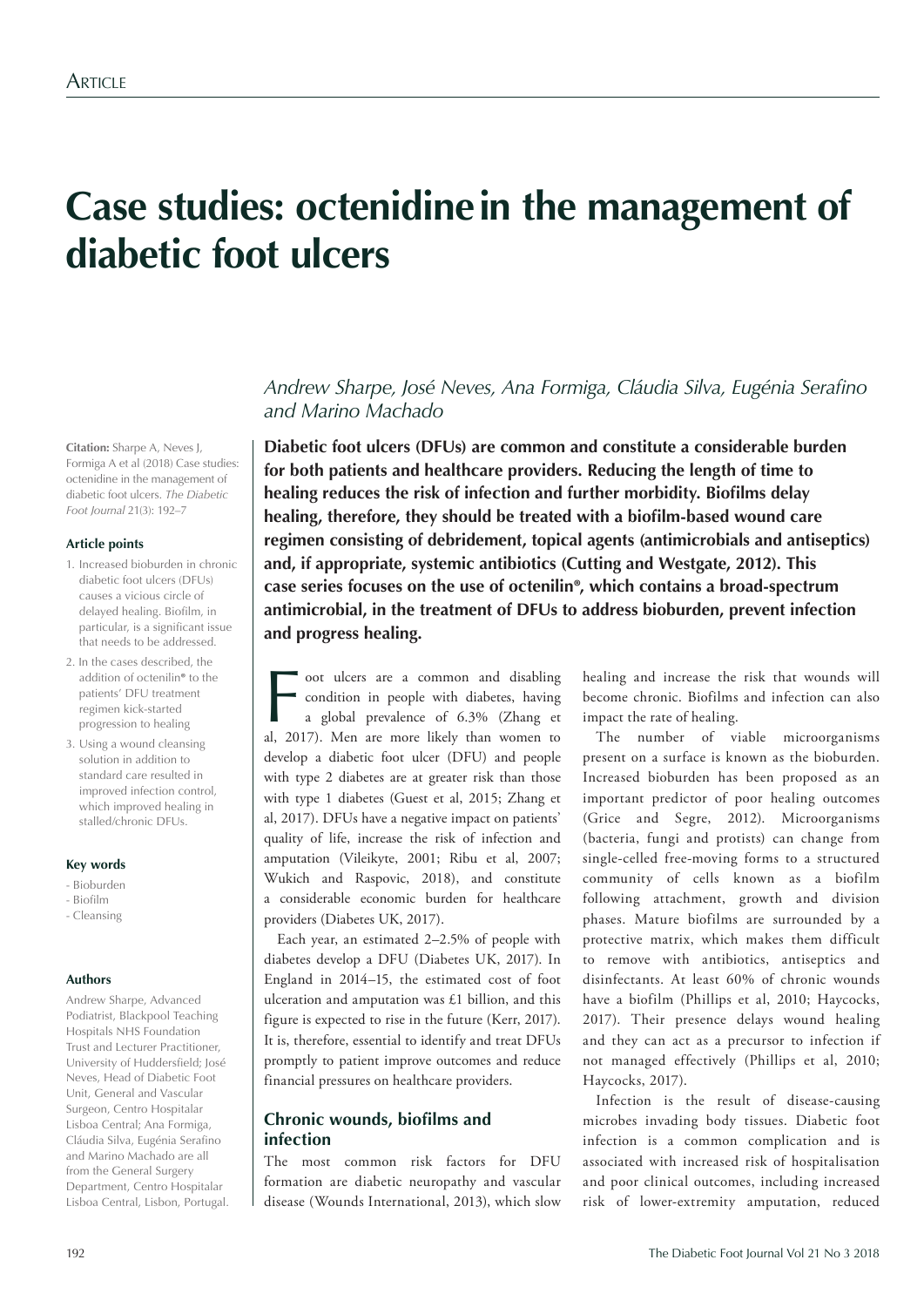quality of life, and increased risk of mortality (Pickwell et al, 2015). It is, therefore, important to prevent infections or, if present, treat them promptly.

## **Optimal management**

If it is known or suspected that a biofilm is present, a biofilm-based wound care regimen should be implemented to reduce existing biofilms and prevent the formation of new ones. Management generally involves frequent debridement, the application of topical agents (including antimicrobials and antiseptics) and systemic antibiotics (if there is systemic infection) selected based on pathogen sensitivity (Cutting and Westgate, 2012).

Debridement removes debris, necrotic tissue and reduces the bioburden. Various methods can be used and are considered effective in speeding up healing (Edwards and Stapley, 2010).

Patients should be assessed for signs of infection. Wounds without evidence of soft tissue or bone infection do not require antibiotic therapy; however, when infection is present, a post-debridement specimen should be sent for aerobic and anaerobic culture. With acute infection, empiric antibiotics can be narrowly targeted at Gram-positive cocci (Lipsky et al, 2012). Those with chronic, previously treated or severe infection or those at risk of infection with antibiotic-resistant strains often require broadspectrum antibiotics (Lipsky et al, 2012).

Topical agents can be used to treat infection, as well as reduce or prevent biofilms, although not all agents do both. Antimicrobials can be incorporated into dressings, irrigation solutions or gels. Ideally, antimicrobial preparations should have a broad spectrum of activity, be fastacting, stable and non-cytotoxic (Apelqvist et al, 2017). Silver and octenidine, for example, have demonstrated antimicrobial activity against a number of planktonic organisms known to form biofilms, including *Pseudomonas aeruginosa* and *Staphylococcus aureus* (Percival and McCarty, 2015; Apelqvist et al, 2017).

Silver-containing dressings have been shown to combat infection in chronic wounds and DFUs while minimising dressing-related pain (Richards and Chadwick, 2011). Antiseptic or antibiotic irrigation solutions, based on octenidine, polyhexanide or doxycycline, can be used with or without negative pressure wound therapy to treat chronic wounds and DFUs (Apelqvist et al, 2017). In negative pressure wound therapy with instillation (NPWTi), solutions saturate the foam and bathe the wound, which is then cleansed for the recommended soak time before the fluid is removed and negative pressure restored. There is also evidence to favour NPWTi over conventional NPWT in DFUs as it promotes formation of granulation tissue and is the more cost-effective option (Gupta et al, 2016).

## **Octenidine dihydrochloride: a broadspectrum antimicrobial**

Octenidine dihydrochloride is an antimicrobial with broad-spectrum efficacy and no known microbial resistance. It is a safe and effective agent that prevents bacterial growth (Cutting and Westgate, 2012). It is well tolerated, has no side effects and is not absorbed systemically. Octenidine also has deodorising properties, is active in as little as 60 seconds, and its biocidal activity lasts at least 48 hours.

octenilin**®** wound irrigation solution (schülke) is a colourless, alcohol-free solution containing octenidine, which has been designed to cleanse and moisturise chronic wounds and burns. octenilin**®** has been shown to inhibit the formation of biofilm material for up to 3 days (Cutting and Westgate, 2012). It can also be used to loosen encrusted dressings and cleanse hard-to-reach areas, such as small fissures and wound pockets (schülke, 2015; Haycocks, 2017). octenilin**®** irrigation solution contains ethylhexylglycerin, which has surfactant, emollient, skin-conditioning and antimicrobial properties. Ethylhexylglycerin reduces the surface tension of aqueous solutions, enhancing its wetting behaviour (Cutting and Westgate, 2012). The presence of ethylhexylglycerin therefore optimises the spread of octenilin**®** irrigation solution into all wound fissures.

octenilin**®** wound gel is a hydrogel that can be used to reduce the risk of microbial colonisation of the wound. In a prospective randomised study of 61 patients with superficial skin graft donor site wounds, it significantly lowered microbial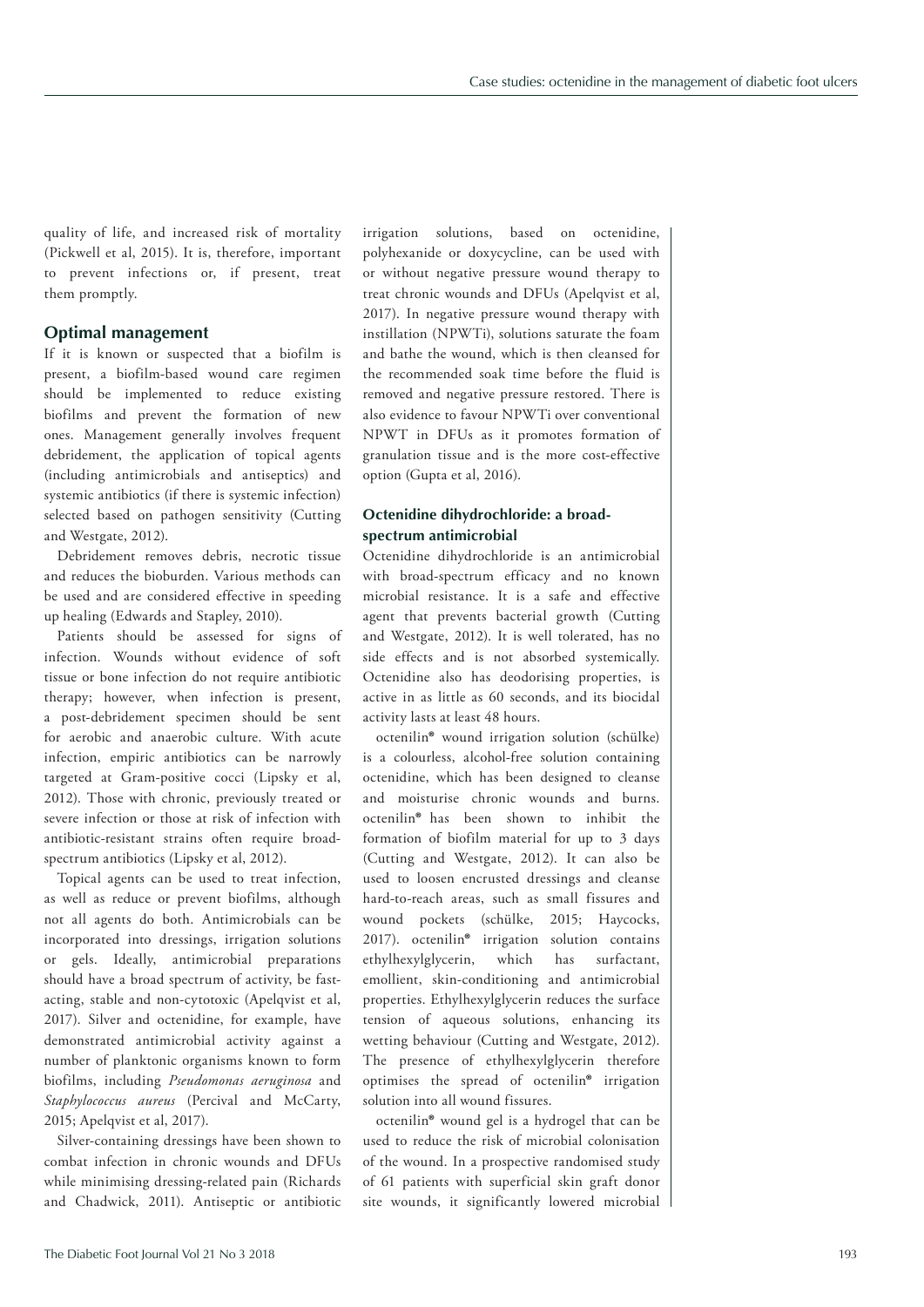colonisation compared to placebo (Eisenbeiss et al, 2012). In a prospective open-label study of 49 chronic venous leg ulcers, wound size reduction was significantly greater in patients treated with octenilin**®** wound gel or octenilin**®** wound gel plus modern phase-adapted dressings compared to those treated with modern dressings alone (Hämmerle and Strohal, 2016). The overall cost per patient was about 27% lower in the octenilin**®**-alone group due to earlier wound healing and the higher costs associated with phase-adapted dressings (Hämmerle and Strohal, 2016).

octenisan**®** wash mitts (schülke) are soft octenidine-impregnated cloth wipes that can be used to decontaminate the skin around the wound to reduce risk of bacteria migrating into the wound before the application of a new dressing (schülke, 2015). The mitts should be used to decontaminate an area at least as large as the dressing. Dressings can be securely applied once the area is dry.

# **Case studies Case study 1: patient with cellulitis, infection and osteomyelitis**

This 49-year-old male patient had a history of type 2 diabetes, neuropathy, retinopathy and transient ischaemic attack. He has history of minor amputation of his left second toe. He presented with osteomyelitis of the second toe distal phalanx and ulceration to the apex of the right second toe. He attended urgent care as a result of cellulitis in his right second toe and was



Figure 1. Case 1, patient with cellulitis, infection and osteomyelitis (a) 17.05.18; (b) 31.05.18. patient's treatment regimen. Oral metronidazole

given oral flucloxacillin 500mg, to be taken four times daily. Five days later, he was referred to the community intravenous team as his cellulitis was advancing. At this time treatment with ceftriaxone 2g per day for 7 days, this treatment was extended to 6 weeks on confirmation of osteomyelitis, and povidone iodine-impregnated gauze was commenced. The dressing was changed twice weekly.

He was referred to podiatry from the community intravenous team and seen within 1 working day. On review by podiatry, the patient had an ulcer on the apex of his right second toe covering a  $5 \text{ cm}^2$  area  $(2 \text{ cm} \times 2.5 \text{ cm})$ . Bacterial infection was diagnosed based on the clinical symptoms of redness, swelling, heat and cellulitis (Lipsky et al, 2012) and the wound bed consisted of bone, slough and granulation tissue (*Figure 1a*). Assessment of the ulcer gave a Site, Ischaemic, Neuropathy, Bacterial infection and Depth (SINBAD; Ince, 2008) score of four out of six — an indication for poor healing — and a Texas grade (Lavery, 1996) of B3 (a wound penetrating to bone or joint with infection). A probe-tobone test suggested the presence of osteomyelitis (Lipsky et al, 2012). The patient was diagnosed with neuropathic DFU with soft tissue infection and suspected osteomyelitis. Intravenous antibiotic therapy was prescribed to treat the infection.

Following sharp debridement, he was started on a treatment regimen including cleansing the wound bed with octenisan**®** wash mitt and octenilin**®** irrigation solution, followed by application of a foam dressing. After sharp debridement, the wound was cleansed with the octenisan**®** wash mitt. The wound was then flushed with octenilin**®** irrigation solution and octenilin**®**-soaked gauze swabs were placed over and, where possible, in to the wound bed for 5 minutes. This process was conducted at the weekly dressing review with podiatry for 2 weeks. During this time period, the patient was also on the once daily treatment of ceftriaxone 2g.

The right distal phalanx was loose a week after the patient's podiatry review, so the majority of the bone was removed and sent to microbiology. The podiatrist continued to use octenilin**®** irrigation solution and octenisan**®** wash mitt as part of the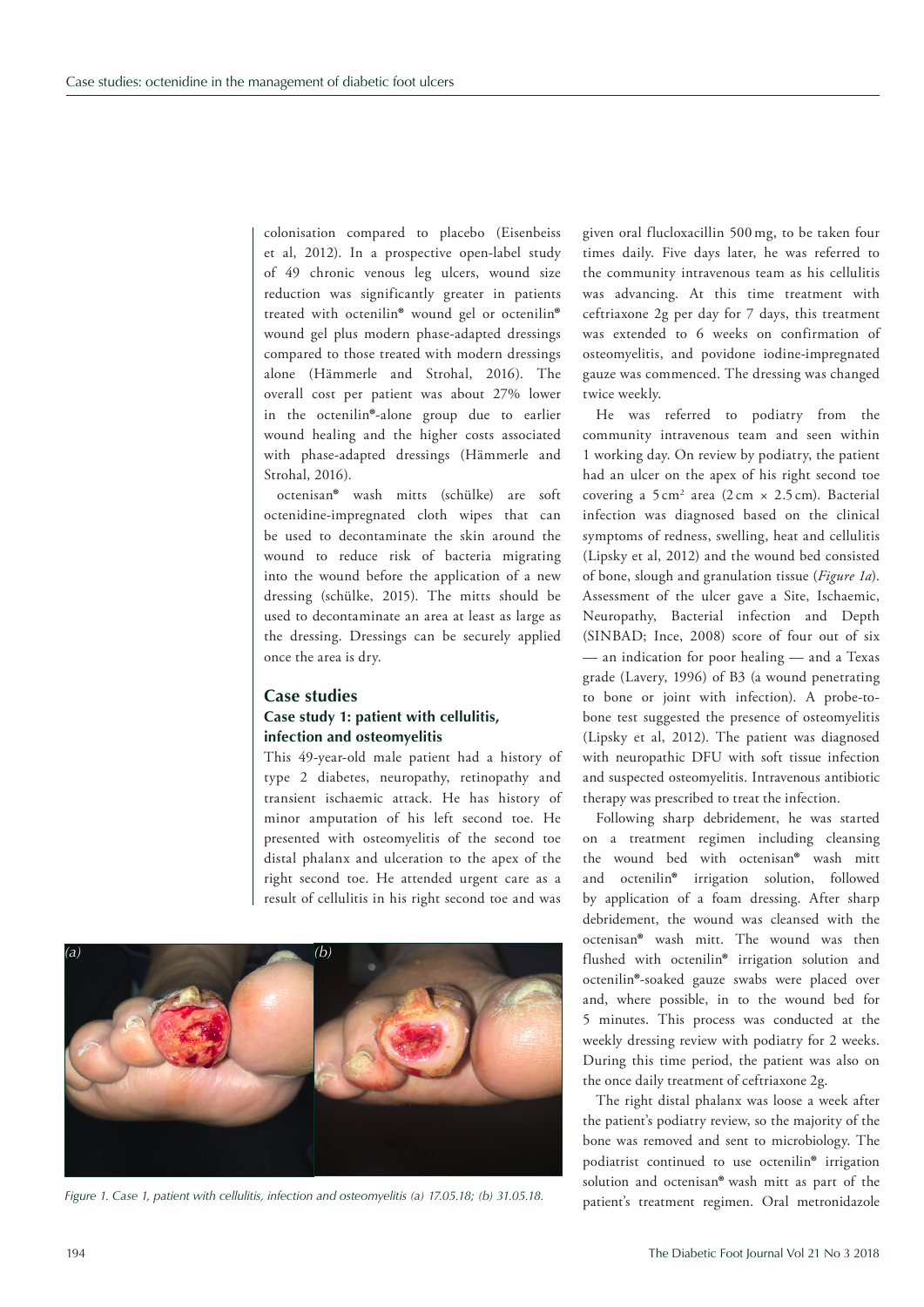400mg three times per day was introduced following microbiology test results, which showed presence of anaerobic bacteria. Seven days later, the wound measured 1cm × 1.5cm, 85% of the wound bed comprised granulation tissue, and there was evidence of epithelisation (*Figure 1b*). The ulcer had a SINBAD score of two and a Texas grade of A1. At this time, the octenilin**®** irrigation solution was discontinued.

# **Case study 2: older patient with chronic kidney disease and DFU**

An 85-year-old male with type 2 diabetes, stage 3 chronic kidney disease and peripheral arterial disease presented with ulceration of the right lateral fifth metatarsophalangeal joint. The patient's peripheral arterial disease had recently been assessed by duplex ultrasound, which had revealed vessel disease distal to the popliteal fossa, and he was awaiting a review of his duplex results and a treatment plan. The metatarsophalangeal joint ulcer initially measured  $0.2 \text{ cm} \times 0.4 \text{ cm}$  and assessment revealed monophasic pulse signals and active ulceration. The patient was referred to the vascular service. Infection was present 17 days later; as a result, flucloxacillin 500mg four times per day for 7 days was prescribed. He was treated topically with dialkylcarbamoylchloride (DACC) coated gauze. At this time, the ulcer measured  $0.8 \text{ cm} \times 0.6 \text{ cm}$  and was continuing to deteriorate (*Figure 2a*).

There was no soft tissue infection present 6.5 weeks later but the presence of biofilm was suspected due to the chronic nature of the wound. The wound bed consisted of 95% slough and 5% granulation, and had extended to  $1 \text{ cm} \times 1 \text{ cm}$ (*Figures 2b; 2c*). On assessment, the ulcer was classed as Texas grade C1 and had a SINBAD score of two. Post-debridement, octenisan**®** wash mitt was used to topically clean debris. octenilin**®** wound gel was also used to reduce the risk of infection and avoid the possibility of prolonged antibiotics use in this patient due to his advanced age and kidney disease. The wound was dressed with a non-adhesive foam dressing throughout treatment.

The wound was similar in size and appearance when the patient attended the service 8 days later. Three weeks after starting treatment with



*Figure 2. Case 2, older patient with chronic kidney disease and diabetic foot ulcers (top left and clockwise). (a) 19.03.18; (b,c) 02.05.18; (d) 23.05.18*

octenilin**®** wound gel, however, there was a noticeable improvement in the wound bed, which consisted of 60% granulation and 40% slough. There was evidence of epithelialisation and the ulcer had reduced in size by 25% (*Figure 2d*), as such, octenilin**®** wound gel was discontinued.

## **Case study 3: diabetic foot with severe infection and multiple DFUs**

This 64-year-old male patient initially presented with a 4-day history of redness and swelling of the foot to the emergency room. He had chronic alcoholism and was diagnosed with type 2 diabetes a year ago, but was not taking any medication. Erythema and oedema of the left instep were present. The patient was diagnosed with erysipelas and Tinea pedis, and discharged on oral flucloxacillin. His temperature was slightly raised and he was tachycardic (105 beats per minute) 2 days later. The inflammation had extended towards the lower leg and there was a spontaneously draining abscess on his left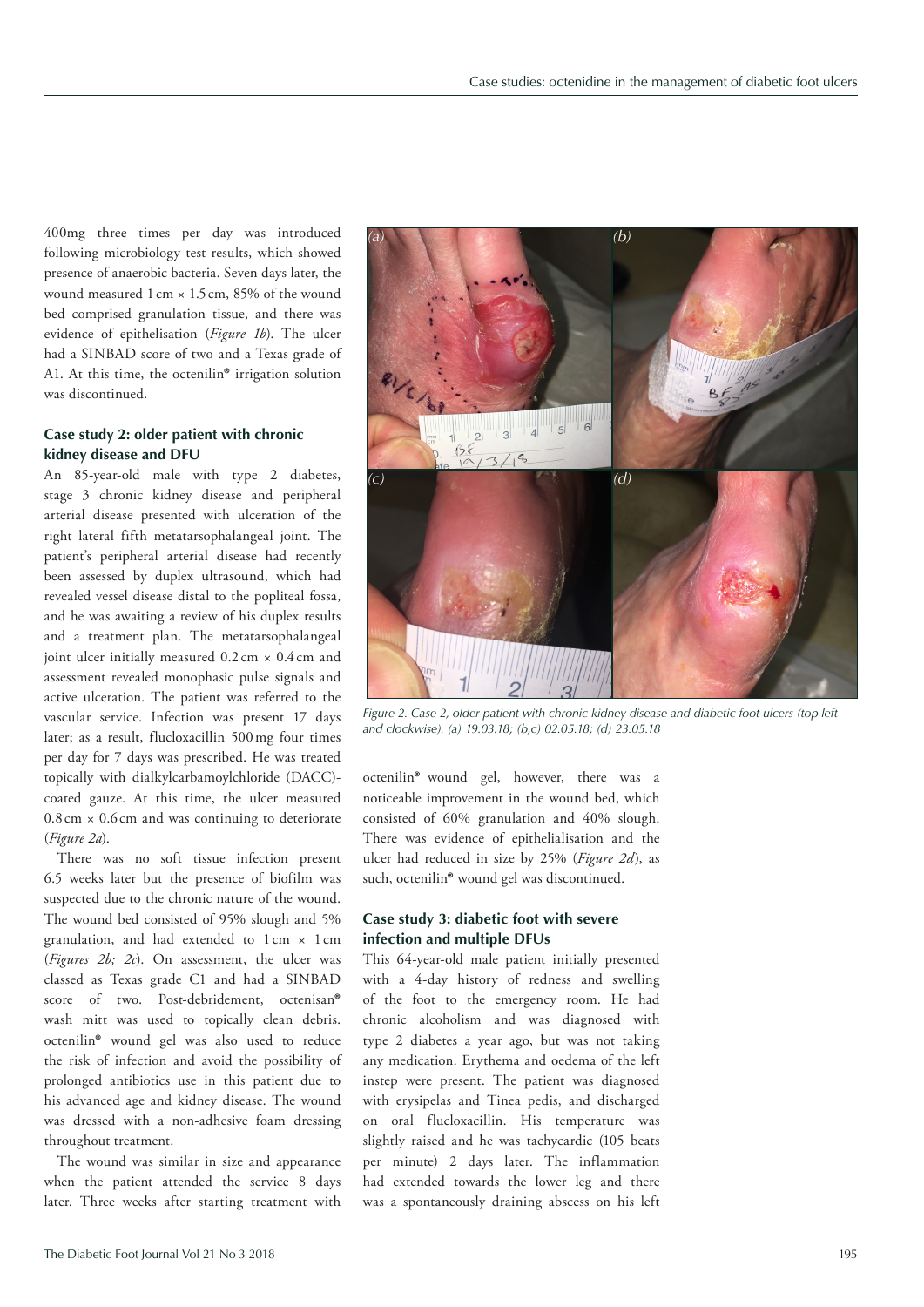

*Figure 3. Case 3, Diabetic foot with severe infection and multiple diabetic foot ulcers (top left and clockwise). (a) initial assessment; (b) Six days; (c) Three weeks; (d) Two months; (e) Twelve weeks.*

instep. The patient's antibiotic was changed to amoxicillin with clavulanic acid and he was discharged.

Five days later, a GP sent the patient to the emergency room with symptoms of confusion, fever (38°C), tachycardia (101 beats per minute), leukocytosis, high C-reactive protein and hyperglycaemia. There were ulcers on the first metatarsal, on the base of the third, fourth and fifth toes, and on the anterior face of the tibial–tarsal transition (*Figure 3a*). The tendons were exposed and there were several abscesses containing purulent, foul-smelling exudate. The patient was admitted to hospital, a biopsy tissue collection for bacteriologic study ordered, and linezolid 600mg IV every 12 hours was commenced. He was referred to the multidisciplinary leg ulcer and diabetic foot team. Although his  $HbA_1$  was high (10.7%), the patient's vascular status was considered normal for his age. The wound was considered a condition of neuropathic diabetic foot complicated by a severe soft tissue infection. Initial treatment involved

aggressive surgical debridement with drainage of the abscesses, followed by debridement using mechanical hydrodissection technique. NPWTi using intermittent instillation of octenilin**®** irrigation solution (125mmHg, 10 minutes dwell time every 8 hours) were instigated and the patient's dressings changed every 3 days. *Serratia marcescens*, methicillin-sensitive *Staphylococus aureus* and *Enterobacter hormaechei* were present, so he was started on clindamycin and piperacillin plus tazobactam.

Nine days later there was a marked improvement; the ulcers were shallower and the wound beds contained granulation tissue (*Figure 3b*). The ulcers were packed with sterile swabs moistened with octiset**®**, which was changed every 2 days. After 3 weeks (*Figure 3c*), the patient was discharged to primary care, where a dressing soaked in octenilin**®** solution was applied to his foot three times a week. The wounds continued to improve (*Figure 3d*), and had fully healed 12 weeks after local treatment with octenilin**®**  irrigation solution was initiated (*Figure 3e*).

## **Declaration of interest**

This article was sponsored by an unrestricted educational grant from schülke.

#### **Disclaimer**

octenilin‰ and octiset‰ are official brand names used in the UK and Portugal respectively.